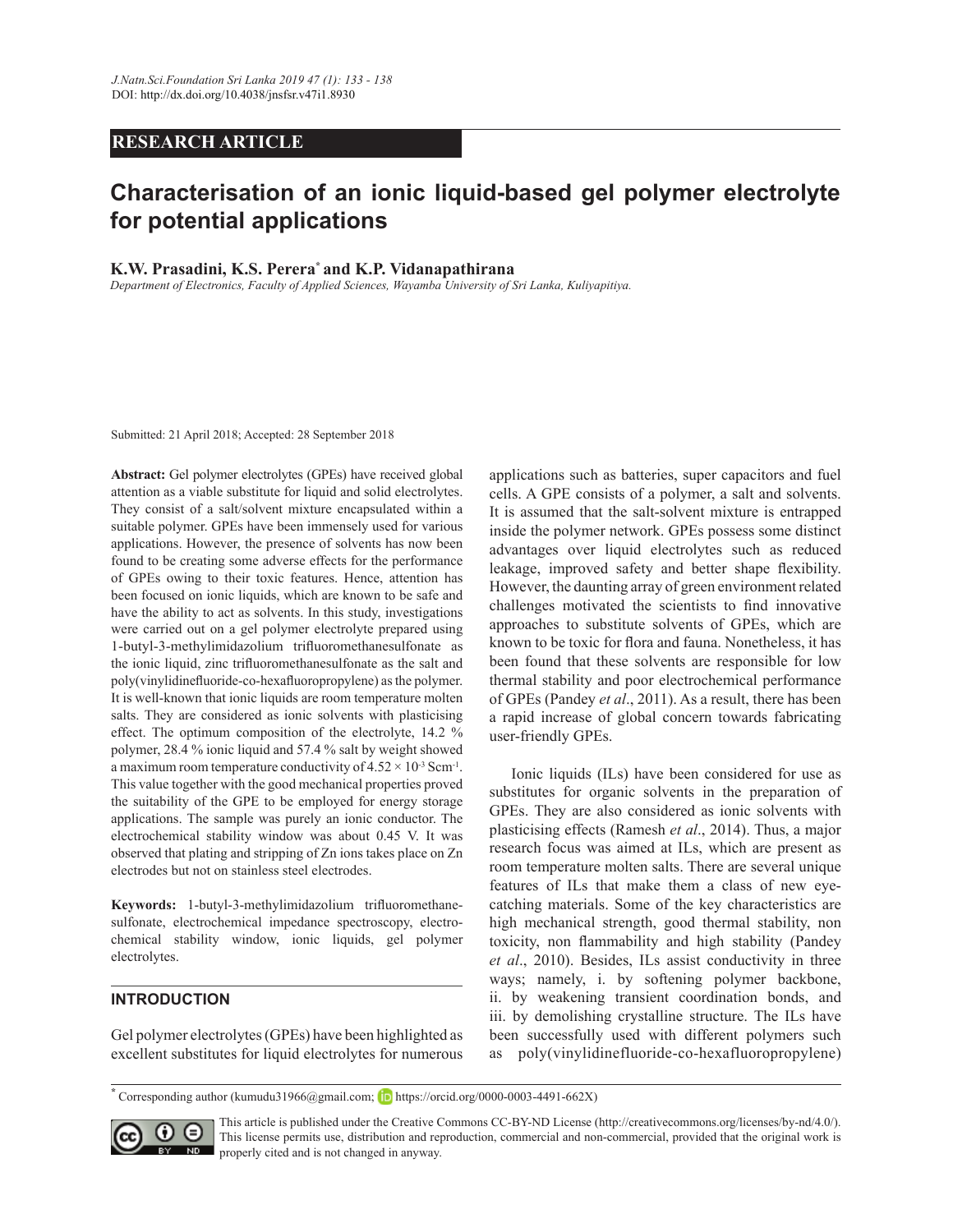Among those, PVdF-co-HFP has received a growing interest due to its remarkable features. It is a semi-crystalline polymer having a superior mechanical integrity blended with a high dielectric constant and good electrochemical stability (Aravindan & Vickraman, 2008; Miao et al., 2008). Also, the credits of low melting temperature and low glass transition temperature has made it a more convenient polymer host to be used in electrolytes. From a practical point of view, Li-based electrolyte systems have received a tremendous attraction and due to that, they have been immensely employed for diverse applications (Zhang et al., 2003). However, the hazardous nature of Li and high price have been identified as crucial facts today. Hence, there is a new insight into preparation, characterisation and application of non-Li based devices. Among them, Zn, Mg and Na are some of the substitutes that have received a considerable recognition (Khoo et al., 2013; Weerasinghe et al., 2015). Subsequently, non-Li based electrolytes emerged as a new class of materials to be used for applications.

 This paper reports a GPE based on an ionic liquid 1-butyl-3-methylimidazolium trifluoromethanesulfonate  $(1B3MITF)$  to be used for a rechargeable Zn battery. The polymer matrix of the present work is polyvinylidene fluoride (PVdF-co-HFP). Zinc trifluoromethanesulfonate  $[Zn(CF<sub>3</sub>SO<sub>3</sub>)<sub>2</sub>)$ -ZnTF] has been used as the salt.

# **METHODOLOGY**

## Preparation of the ionic liquid-based gel polymer **electrolyte**

Poly (vinylidinfluoride-co-hexafluoropropylene) (PVdF $co$ -HFP, average MW 400,000), 1-butyl-3-methylim idazoliumtrifluoromethanesulfonate (1B3MITF, 95) %) and zinc trifluoromethanesulfonate  $[Zn(CF_3SO_3)_2 ZnTF$ , 98 %] were used as received from Aldrich. ILbased GPE was prepared by traditional solvent casting technique. The required amount of PVdF-co-HFP was dissolved in acetone and it was magnetically stirred overnight. 1B3MITF and ZnTF were added according to the polymer content and magnetic stirring was continued overnight. The resulting homogeneous, clear, viscous liquid was poured into a well cleaned Petri dish and kept in a desiccator. Thereby, it was possible to obtain a bubble free, mechanically stable thin film.

### **AC** conductivity measurements of samples

A circular shape sample was cut from the film and it was assembled in between two stainless steel (SS) electrodes in a spring-loaded sample holder. Impedance data were gathered in the frequency range,  $0.1$  Hz to 400 kHz by using a computer controlled Metrohm Autolab Impedance Analyzer M101. Measurements were taken at room temperature for all samples and for the optimised sample, measurements were taken from room temperature to 55 °C. Thickness of the films were measured using a micrometer screw gauge.

## **Transference number measurements**

A circular shaped sample was cut from the film with the optimised composition. It was sandwiched between two SS electrodes and assembled in a spring-loaded sample holder. A DC potential of 1 V was applied, and the drop of current was measured as a function of time by using a computer controlled Metrohm Autolab Potentiostat M101.

# Determination of electrochemical stability window and plating-stripping effect

A sample was sandwiched between a SS electrode and a Zn electrode and assembled in a spring-loaded sample holder. Linear sweep voltammetry (LSV) study was performed in the potential range -0.35 V to 0.32 V at the scan rate 5  $mVs^{-1}$  for the assembly of SS / GPE / Zn. In the three-electrode electrochemical setup, SS electrode served as the working electrode, while the Zn electrode was used as counter and reference electrodes. A computer controlled Metrohm Autolab Potentiostat M101 was used to obtain the current variation with voltage. To study the plating stripping effect, cyclic voltammetry (CV) measurements were taken in the potential range -  $0.5$  V to +  $0.5$  V for assemblies with the configurations, SS/sample/SS and Zn/sample/Zn at the scan rate 10 mVs<sup>-1</sup>.

## **RESULTS AND DISCUSSION**

# Determination of the optimized composition at room temperature

Impedance data were analysed using NOVA software dedicated to metrohm autolab impedance analyser.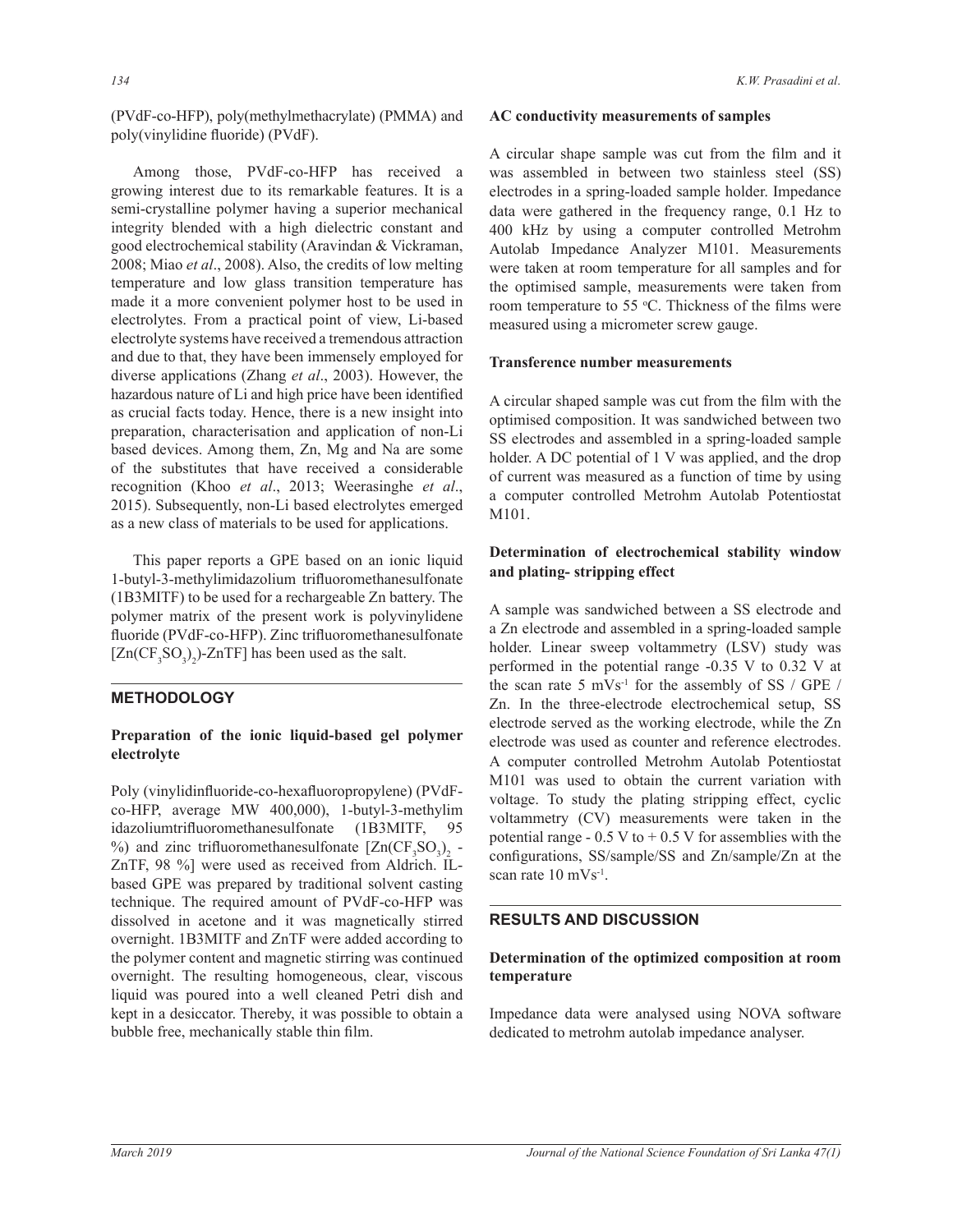

Figure 1: Room temperature ionic conductivity variation with salt concentration (by weight percentage)

Conductivity  $(\sigma)$  was calculated using the following equation;

$$
\sigma = (1/R_{\rm b})(t/A) \tag{1}
$$

where  $R<sub>b</sub>$  is the bulk electrolyte resistance, t is the thickness of the electrolyte and A is the area of the electrolyte.

 Figure 1 shows the variation of room temperature conductivities  $(\sigma_{RT})$  with the salt concentration (weight percentage - wt.%).

 The conductivity values increased with increasing salt concentration. It reached a maximum value of  $4.52 \times 10^{-3}$  Scm<sup>-1</sup> and then decreased. These observations reveal that there should be an interplay between some factors administrating the conductivity behaviour with the salt concentration.

Ionic conductivity,  $\sigma$ , greatly depends on two factors, namely, ion concentration (n) and ion mobility  $(\mu)$  as follows;

$$
\sigma = \text{ne}\mu \tag{2}
$$

where e is the charge of an ion. One possible reason for the initial enhancement of ionic conductivity is the increase of the concentration of mobile charge species with the increase of salt concentration. The decrease in ion conductivity was observed after  $57.4$  wt. % of ZnTF.



Figure 2: Temperature dependence ionic conductivity of IL based GPE with the composition  $14.2 \%$  PVdF-co-HFP, 28.4 % 1B3MITF and 57.1 %  $Zn(CF_3SO_4)_2$ . Film thickness  $= 0.28$  mm and area  $= 1.54$  cm<sup>2</sup>

It may be due to the dominant effect of viscosity of the medium that limits the ionic mobility. Further, at higher salt concentrations, the concentration of the mobile charge species decrease due to the formation of ion agglomerates (Ravindran & Vickraman, 2012), which do not assist the conductivity.

#### **Temperature dependence of conductivity**

Conductivity variation with the temperature for the optimised electrolyte is shown in Figure 2. There are two clear features in the graph:

i. It follows the Vogel-Tamman-Fulcher (VTF) behaviour throughout the temperature variation.

VTF behaviour can be given by the following equation;

$$
\sigma = AT^{1/2} \exp(\mathbf{E}_a / \mathbf{k}_B (T - T_0) \tag{3}
$$

Here, A is the pre exponential factor,  $E_a$  is the activation energy,  $k_B$  is the Boltzmann constant and  $T_0$  is the equilibrium glass transition temperature. Most of the IL based GPEs are showing this behaviour (Tafur & Romero, 2014). When a system obeys the VTF behaviour, it is said to be depending on free volume theory. That is, the mobility of the mobile charged species is governed by polymer segmental motion by providing sufficient free space.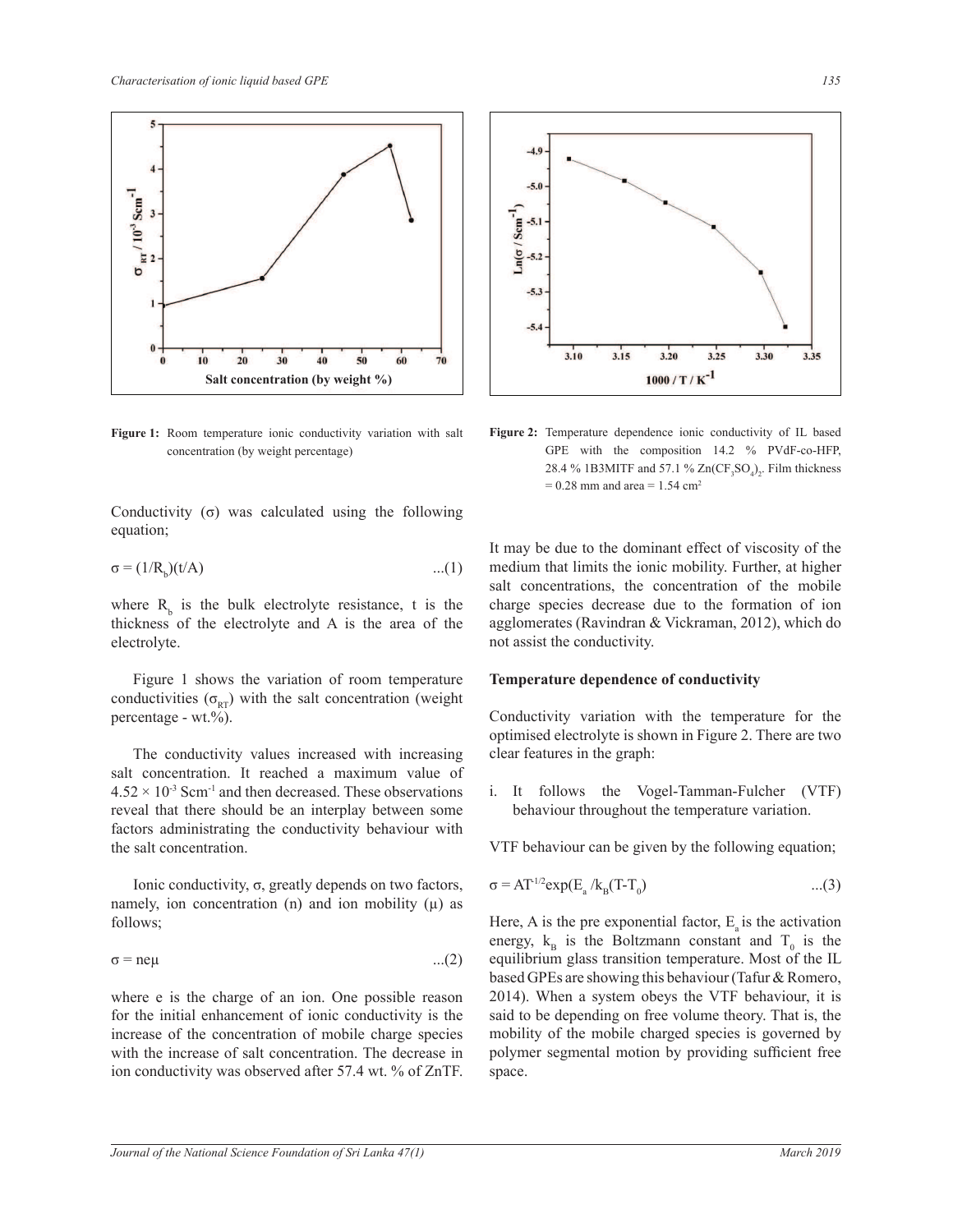ii. Ionic conductivity increases with increasing temperature

With temperature increment, viscosity goes down. This leads to increase the mobility of the charged species and the ionic conductivity. In literature, there are some reports explaining this as due to the hopping mechanism between coordinating sites, local structural relaxations and segmental motion of the polymer (Jayathilake *et al.*, 2014). Further, when the temperature is increased, ions get energised and the mobility increases. As a result, conductivity increases. In addition to that, polymer network expands easily upon increase in temperature giving rise to free volume. This leads to increase in ion mobility and it contributes to conductivity immensely (Polu *et al* 

#### **Transference number measurements**

Total ionic transference number  $(t_{\text{ion}})$  was determined using the DC polarisation test. The resulting graph is shown in Figure 3.

t<sub>ion</sub> was calculated according to the equation,

$$
t_{ion} = (i_i - i_0) / i_i
$$
 (4)

where i is the initial current and  $i_0$  is the stable current.

Here, SS electrodes are blocking ions. At the beginning, an abrupt reduction of current was observed due to polarising of ions. Thereafter, a residual constant current



Figure 3: DC polarisation graph for the symmetric cell with SS electrodes under a DC bias potential of 1 V

arises as a result of electrons, which are not blocked by the electrodes.

According to the above equation,  $t_{ion}$  of the optimised sample was approximately 0.95. This predicts that overall conductivity of the IL-based GPE is predominantly ionic. The electronic contribution is negligible (Pandey *et al* 2009; Kumar & Hashmi, 2010).

### Determination of electrochemical stability window and plating-stripping effect

Accurate determination of electrochemical stability window of a GPE is extremely important from a practical point of view. It measures the ability of the components of a GPE to resist oxidative and reductive decomposition on electrodes. When the respective redox processes are in progress, the electrolyte should be in inert state (Cheng et al., 2012). By using linear sweep voltammogram, it can predict the endure potential range for the electrolyte (Deraman *et al.*, 2013). Figure 4 shows the linear sweep voltammogram for the cell with SS/IL-based GPE/Zn at the scan rate of  $5 \text{ mVs}^{-1}$ . From Figure 4 it is obvious that the tolerable operating voltage range for the cell with ILbased GPE is -0.25 V to 0.2 V. This width of the stability window is about 0.45 V. For small scale devices, this value is acceptable. The narrow stability window can be due to IL, which is entrapped in PVdF-co-HFP to form the GPE (Pandey  $\&$  Hashmi, 2013). This value is quite inning, smaller than the value reported previously for a PVdF-Co-HFP/ZnTF/1E3MITF system (Xu et al., 2005). One possible reason may be the difference of ionic liquid



Figure 4: Linear sweep voltammogram for the cell with SS/IL-based GPE/Zn at scan rate of 5 mVs<sup>-1</sup>.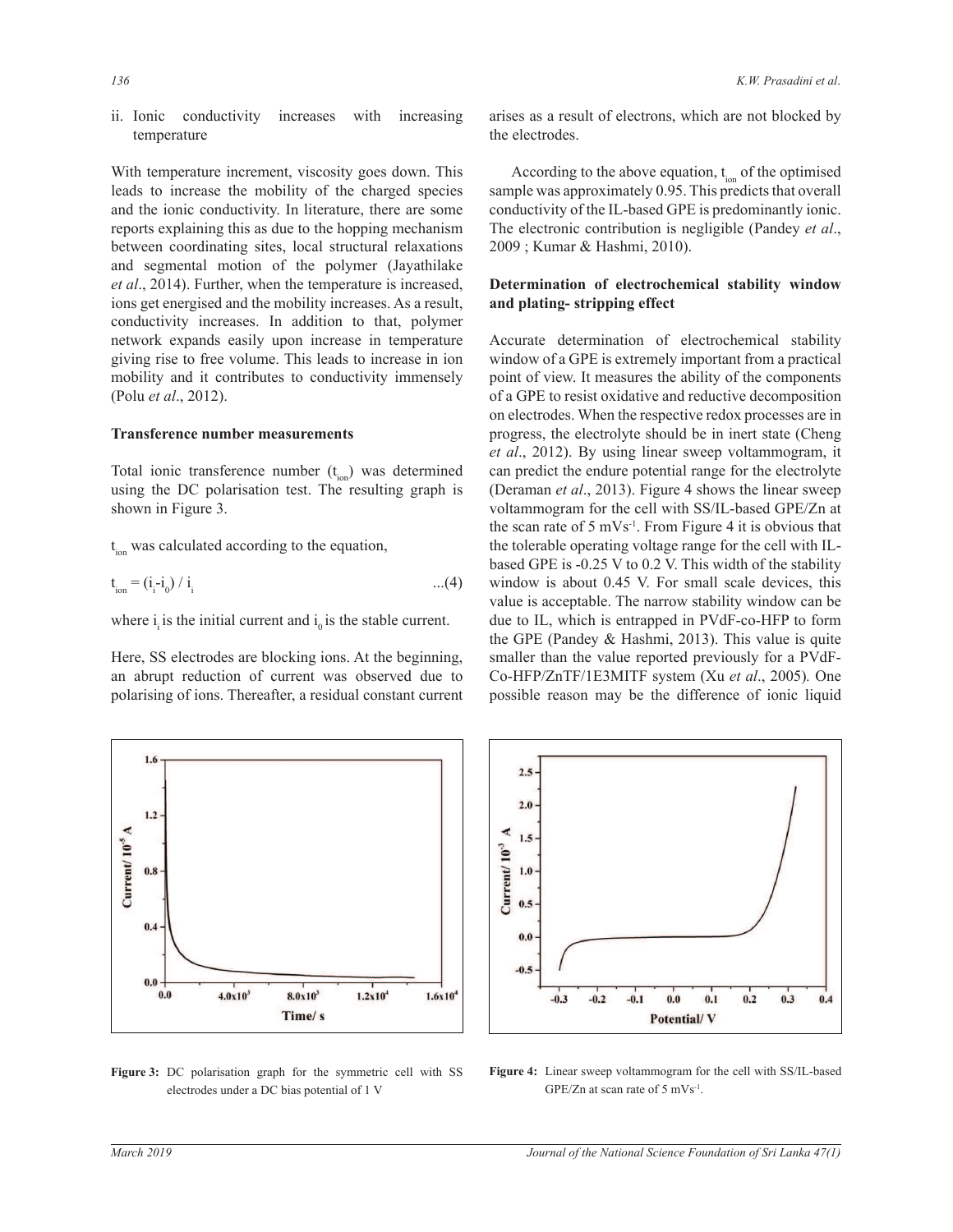type. However, further studies are underway to increase the electrochemcial stability window.

 The cyclic voltammograms for the cells SS/IL based GPE/SS and Zn/IL based GPE/Zn are shown in Figure 5. Anodic and cathodic peaks are not observed for the assembly with SS electrodes, but they are visible with Zn electrodes. This elucidates the fact that Zn ion plating and stripping is facile only on Zn electrodes (Jayathilake *et al.*, 2014). Similar observations have been reported previously (Kumar et al., 2011; Tafur et al., 2015). Peak current densities of Zn plating and stripping are about 0.06 A. This value is promising for the GPE to be used for applications.



Figure 5: Cyclic voltammograms for the cells (1) SS/IL based GPE/SS and (2)  $Zn/IL$  based GPE/Zn at scan rate of 10 mVs<sup>-1</sup>

### **CONCLUSION**

An IL-based GPE with 1B3MITF, ZnTF and PVdF-co-HFP was prepared as a mechanically stable, free standing film using the solvent casting technique. The optimised composition was 14.2 % PVdF-co-HFP, 28.4 % 1B3MITF and  $57.4\%$  ZnTF. It has a room temperature conductivity of  $4.52 \times 10^{-3}$  Scm<sup>-1</sup>. This is an acceptable value for applications. The conduction mechanism is based on free volume theory. The sample is a pure ionic conductor. Zn ion plating and stripping takes place only on Zn electrodes but not on SS electrodes. This is a key attribute to use this GPE for Zn-based applications.

#### Acknowledgement

Authors wish to acknowledge the National Science Foundation of Sri Lanka for financial support under the research grants, RG/2015/EQ/07 and RG/2017/BS/02.

# **REFERENCES**

- Aravindan P. & Vickraman P. (2008). Polyvinylidenefluoride hexafluoropropylene based nano composite polymer electrolytes (NCPE) complexed with  $LipF_3(CF_3SO_2)_3$ . *European Polymer Journal* **43**± DOI: https://doi.org/10.1016/j.eurpolymj.2007.10.003
- Cheng J., Wen Y., Cao G., Yang Y. & Liu H. (2012). Impedance study of electrochemical stability limits for electrolytes. *International Journal of Electrochemical Science* **7**: 12383–12390.
- Deraman S.K., Mohamed N.S. & Subban R.H.Y. (2013). Conductivity and electrochemical studies on polymer electrolytes based on poly vinyl (chloride)-ammonium triflate-ionic liquid for proton battery. International Journal *of Electrochemical Science* **8**±
- Jayathilake Y.M.C.D., Perera K.S., Vidanapathirana K.P. & Bandara L.R.A.K. (2014). A novel gel polymer electrolyte based on polymethylmethacrylate and copper trifluoromethanesulfonate. Journal of Electroanalytical *Chemistry* **724**±

DOI: https://doi.org/10.1016/j.jelechem.2014.04.018

- Khoo T., Somers A., Torriero A.A.J., MacFarlane D.R., Howlett P.C. & Forsyth M. (2013). Discharge behaviour and interfacial properties of a magnesium battery incorporating trihexyl (tetradecyl) phosphonium based ionic liquid electrolytes. *Electrochimica Acta* **87**: 701–708. DOI: https://doi.org/10.1016/j.electacta.2012.09.072
- Kumar D. & Hashmi S.A. (2010). Ionic liquid based sodium ion conducting gel polymer electrolytes. *Solid State Ionics* **181**: 416–423.

DOI: https://doi.org/10.1016/j.ssi.2010.01.025

- mediated Mg ion conduction in PEO based polymer Kumar Y., Hashmi S.A. & Pandey G.P. (2011). Ionic liquid electrolytes. *Electrochimica Acta* **56**: 3864–3873. DOI: https://doi.org/10.1016/j.electacta.2011.02.035
- Miao R., Liu B., Zhu Z., Liu Y., Li J., Wang X. & Li O. (2008). PVdF HFP based porous electrolyte membranes for Li ion batteries. *Journal of Power Sources* **184**: 420–426. DOI: https://doi.org/10.1016/j.jpowsour.2008.03.045
- Pandey G.P., Agrawal R.C. & Hashmi S.A. (2009). Magnesium ion-conducting gel polymer electrolytes dispersed with nanosized magnesium oxide. *Journal of Power Sources* **190**: 563-572.

DOI: https://doi.org/10.1016/j.jpowsour.2009.01.057

Pandey G.P., Kumar Y. & Hashmi S.A. (2010). Ionic liquid incorporated polymer electrolytes for supercapacitor application. *Indian Journal of Chemistry* 49A:743-751.